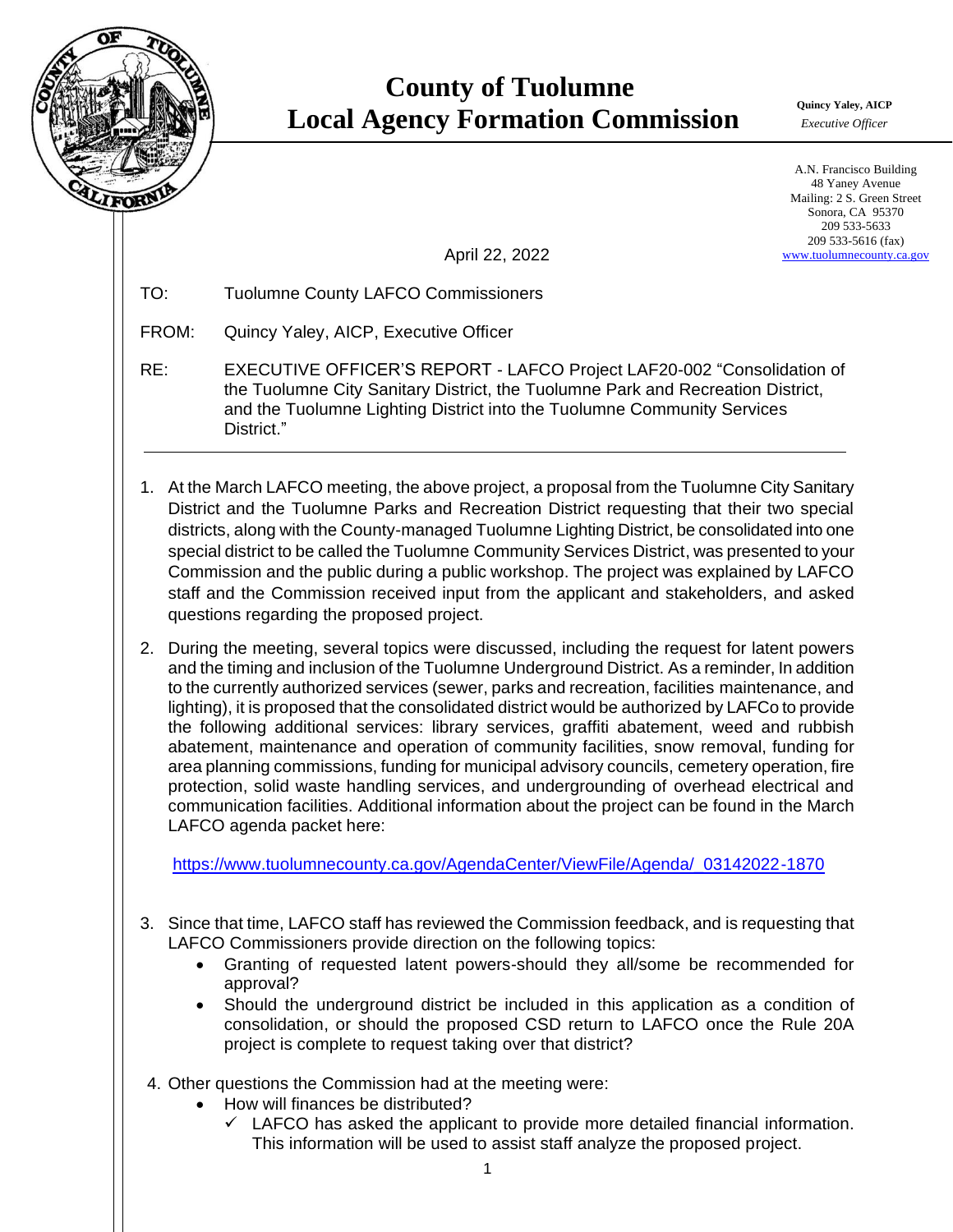- Will it impact County finances?
	- The consolidation of the districts and tasks related to the establishment of a new district and its necessary operating agreements would require an expenditure of overhead costs within various County departments, such as CDD, Auditor, and County Counsel. These costs are covered by the application fees for the project. Once established, there is no known financial impact to County finances by the proposed CSD.
	- $\checkmark$  Accrued Rule 20A (PG&E) credits currently accorded to the existing Underground District would not be transferrable from the County to the new CSD. Per the existing program tariff, the Rule 20A program is exclusive to Counties or Cities and is not transferrable.
	- $\checkmark$  If the existing underground district, which was established via Tuolumne County Resolution 58-19, were to be dissolved, and re-established by the proposed CSD via a latent power, any revenues and expenditures associated with that district would be independent of the County.
- Would the Tuolumne Utility District (TUD) boundary be impacted?
	- $\checkmark$  The boundary of TUD would not be impacted by the consolidation.
- What would happen to the existing contract between TPRD and the County?
	- All assets and liabilities of the TPRD would be transferred to the consolidated Tuolumne Community Services District.
	- $\checkmark$  Agreements for use and/or stewardship of various County facilities or assets to be used by the proposed CSD, analogous to those currently in force between the TPRD and County, would need to be established.
- What are the notification requirements for the project?
	- $\checkmark$  Notification requirements will follow those outlined in the Cortese Knox Hertzberg Act. This requires a 21-day notice for the public hearing.
- What are the benefits of approving latent powers with this application?
	- As described by the applicant in the public workshop, by approving latent powers as a component of this application will prevent the new CSD from coming back to LAFCO in the future to request those latent powers. However, if the new CSD wants to activate any of the approved latent powers, the matter will be required to come back before LAFCO to receive approval to activate a latent power. The current application fee for activation of latent powers is \$2,446.00. The current fee for adding latent powers or authorizing new powers is full cost recovery based on time and materials with a \$3,824.00.
- 5. The remaining actions needed to complete the project include the following:
	- Completion of a Revenue and Tax Code 99 Process (if needed)
	- Receipt of additional financial information from applicant
	- Final Staff Recommendation/Staff Report
	- Public Hearing
	- Potential Protest Hearing
- 6. No vote is being requested from the Commission on this project. Staff is wanting to continue the discussion of the project to ensure that LAFCO staff is aware of any issues, concerns, or areas of agreement before bringing a final recommendation to the Commission. At that time, staff will conduct a noticed public hearing to allow the Commission to take action. Prior to the public hearing, LAFCO may want to hold additional public workshops to ensure public input into the project.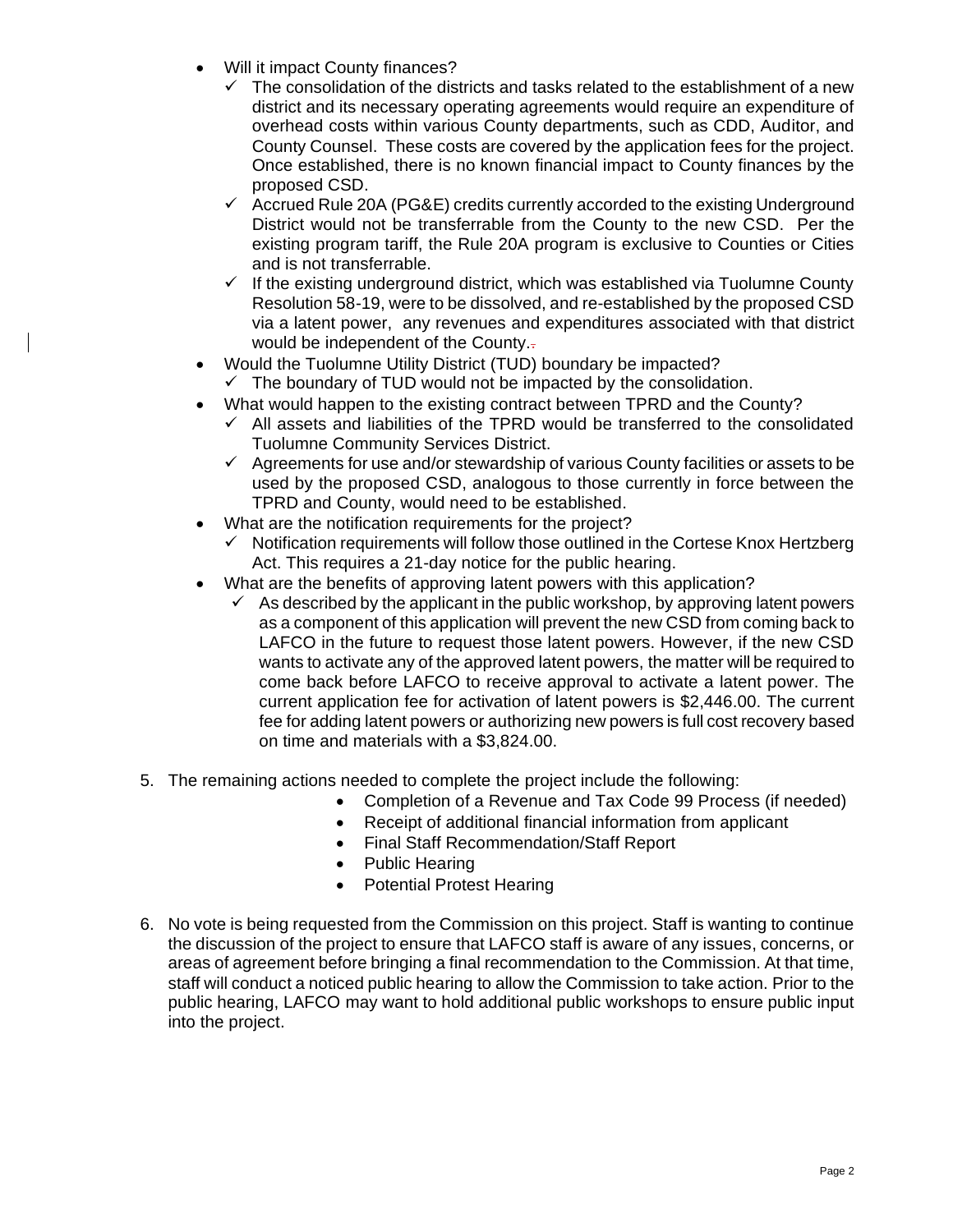## **Attachment 1 - Proposed Tuolumne Community Service District Boundaries**